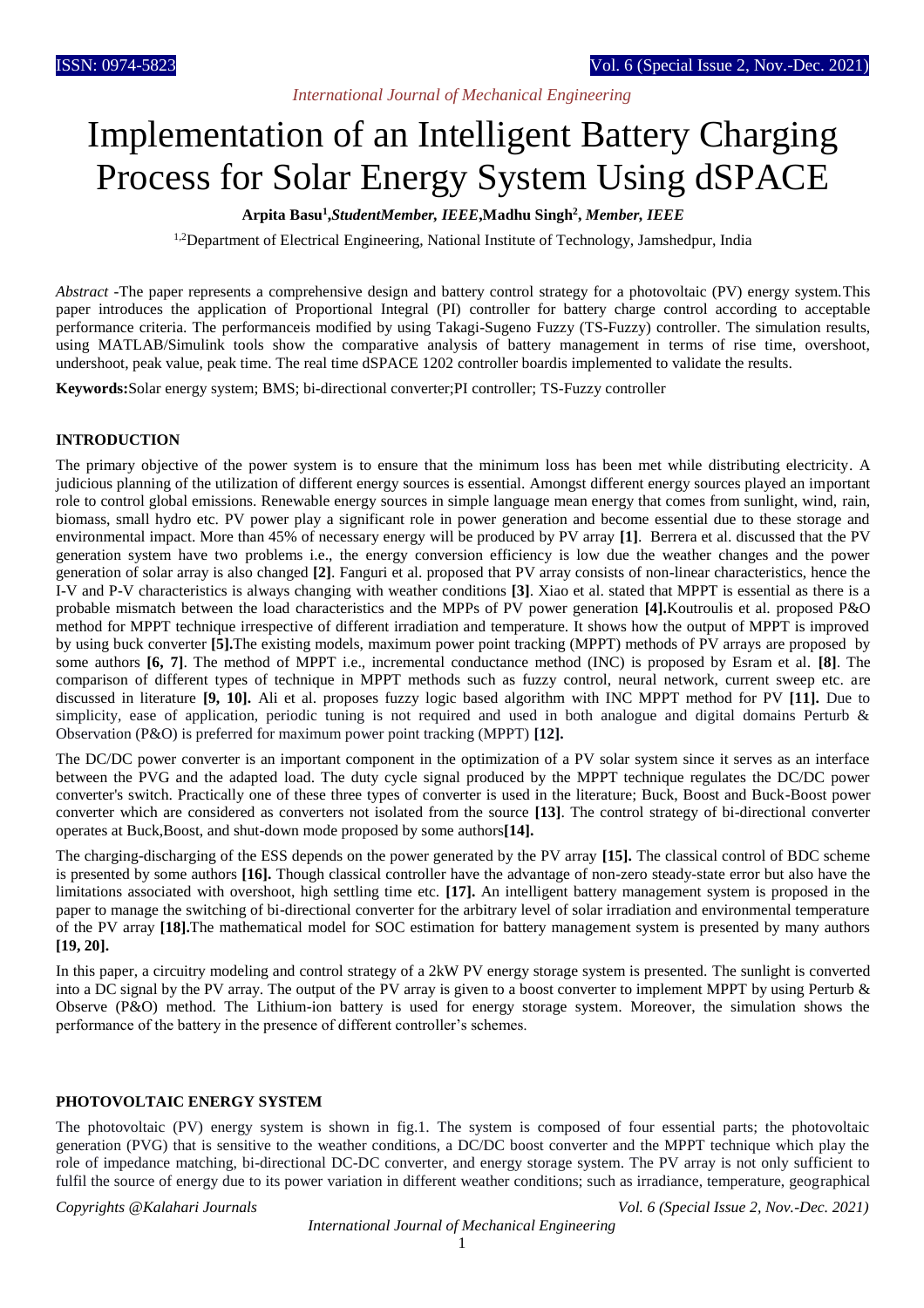location. Hence, another stable energy storage device is needed. Some authors have proposed a classical controller scheme for control mechanism of bi-directional DC/DC converter. Though classical controller have the advantage of non-zero steady-state error but also have the limitations associated with overshoot, high settling time etc. Given the ongoing limitations, this paper proposes a sophisticated design of the Takagi-Sugeno Fuzzy controller scheme.



FIGURE 1

# SCHEMATIC DIAGRAM OF PHOTOVOLTAIC ENERGY SYSTEM

# **SELECTION OF PHOTOVOLTAIC ARRAY**

A2kW PV array is designed by using the model data sheet of 1Soltech 1STH-215-P solar panel in MATLAB.Characteristics of solar array at specified temperature at  $25^0$  C with  $1000$ W/m<sup>2</sup> irradiance are shown in fig 2 with the help of data sheet.



FIGURE 2 CHARACTERASTICS CURVE OF PV ARRAY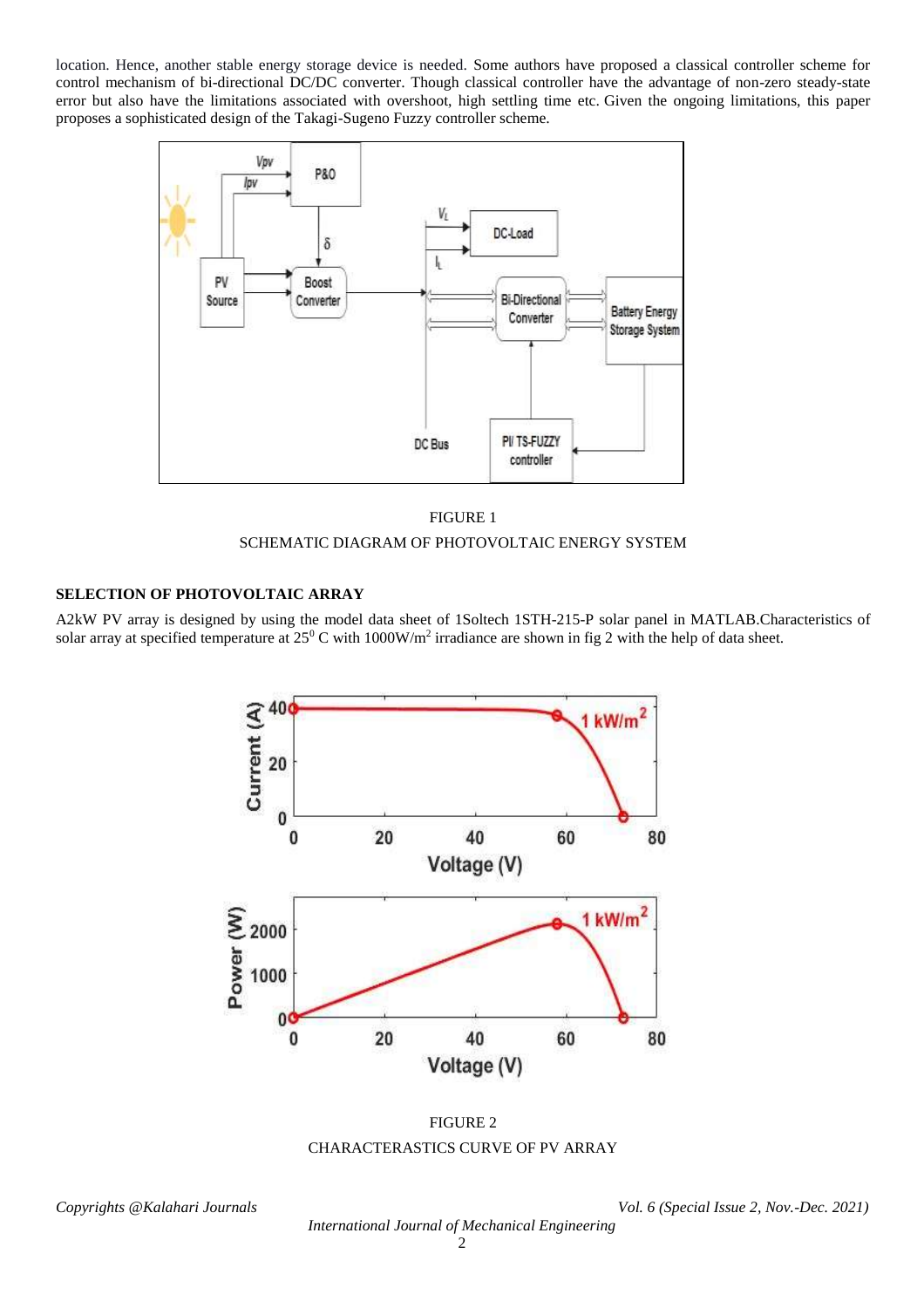| <b>TABLE 1</b>                      |                       |  |  |  |
|-------------------------------------|-----------------------|--|--|--|
| <b>SPECIFICATION OF SOLAR ARRAY</b> |                       |  |  |  |
| <b>Parameters</b>                   | <b>Values</b>         |  |  |  |
| PV array                            | 213Wp panels.         |  |  |  |
|                                     | 5 panels per string   |  |  |  |
|                                     | 2 strings in parallel |  |  |  |
|                                     | Total=2kWp            |  |  |  |
| Voc                                 | 36.3 V                |  |  |  |
| Vmp                                 | 29V                   |  |  |  |
| <b>Isc</b>                          | 7.84A                 |  |  |  |
| Imp                                 | 7.35A                 |  |  |  |
|                                     |                       |  |  |  |

# **DESIGN OF BOOST CONVERTER**



# FIGURE 3

# SCHEMATIC DIAGRAM OF BOOST CONVERTER

Fig 3 represents the circuit diagram of boost converter. The output voltage of the converter is greater than the input voltage, hence it is called boost converter. For high efficiency a series connected boost converter with PV array is proposed. The switching frequency (F<sub>sw</sub>) is considered 5 kHz and the output voltage ripple ( $\Delta V$ ) and output current ripple ( $\Delta i_l$ ) are considered as 5% and 10 % respectively.

The design parameters of the boost converter are shown below:

Duty Cycle(D)=1- $(V_{in}/V_{out})$  (1)

Vin= input of boost converter=output of PV array.

The inductor value is given as,

 $L=V_{pv}D/(2\Delta i_lF_{sw})$  (2)

The output capacitor is given by,

 $C = I_0 D / (\Delta V F_{SW})$  (3)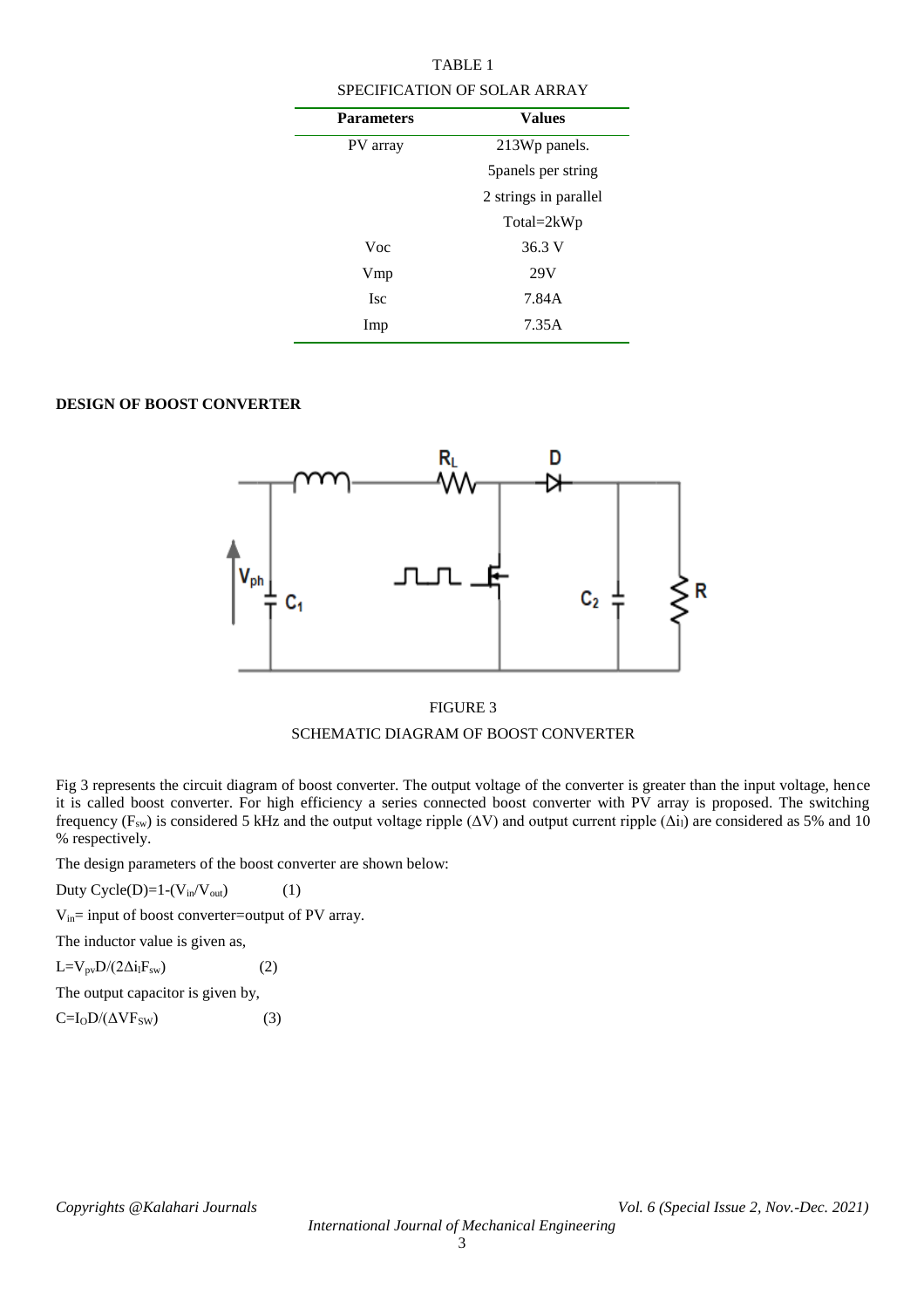#### TABLE 2

#### PARAMETER VALUES of BOOST CONVERTER

| <b>Parameters</b>  | Values        |  |  |
|--------------------|---------------|--|--|
| Input voltage      | 50-52 Volt    |  |  |
| output voltage     | 60 Volt       |  |  |
| Duty Cycle         | $0.15 - 0.75$ |  |  |
| inductance         | $1.7e-3$ H    |  |  |
| Output capacitance | 1.786e-3 F    |  |  |
|                    |               |  |  |

#### **MPPT OF PV ARRAY**

The MPPT with PWM control method measure the current and voltage of PV array and generate the duty cycle for the converter.

#### **PERTURB AND OBSERVE (P&O) METHOD**

The name MPPT refers to the perturbation of a PV system that is caused by the increasing or decreasing of a reference voltage.The basis control actions for various operation points in the P & O method are shown in the table 3.

#### TABLE 3

#### VARIOUS CONTROL OPERATION OF P & O ALGORITHM

| АV     | ЛP     | <b>Voltage Control Action</b> | <b>Duty Cycle</b> |
|--------|--------|-------------------------------|-------------------|
|        |        |                               |                   |
| $+$    | $+$    | Increase V by $\Delta V$      | Decrease          |
|        |        | Increase V by $\Delta V$      | Decrease          |
|        | $^{+}$ | Decrease V by $\Delta V$      | Increase          |
| $^{+}$ |        | Decrease V by $\Delta V$      | Increase          |
|        |        |                               |                   |

#### **BI-DIRECTIONAL DC-DC CONVERTER**

A bidirectional DC-DC converter allows the transfer of power from one source to another.

The converter has two mode of operation.

*Mode1: (buck mode: Charging mode) -*The input voltage is high compared with the output voltage. Switch S1 is triggered but switch S2 is turned off as shown in fig 4. As Switch S1 is on mode hence, the increased input current flows the path S1-L. When S1 has turned off the current of the inductor falls until the next cycle has occurred. The stored energy in the inductor is supplied to the battery for charging purposes.

BDC operates with the components as an inductor  $(L+)$  and capacitor  $(c+)$ . The values of the converter are calculated as given by,

$$
L_{+} = \frac{(V_{dc} - V_{bat})D_{+}}{\Delta l_{L}f_{sw}}(4)
$$

$$
C_{+} = \frac{(1 - D_{+})V_{bat}}{8L + \Delta V_{bat}f^{2}}(5)
$$

Where,  $\Delta I_L$ and f<sub>sw</sub> are the ripple current and switching frequency of the buck converter respectively.

*Copyrights @Kalahari Journals Vol. 6 (Special Issue 2, Nov.-Dec. 2021)*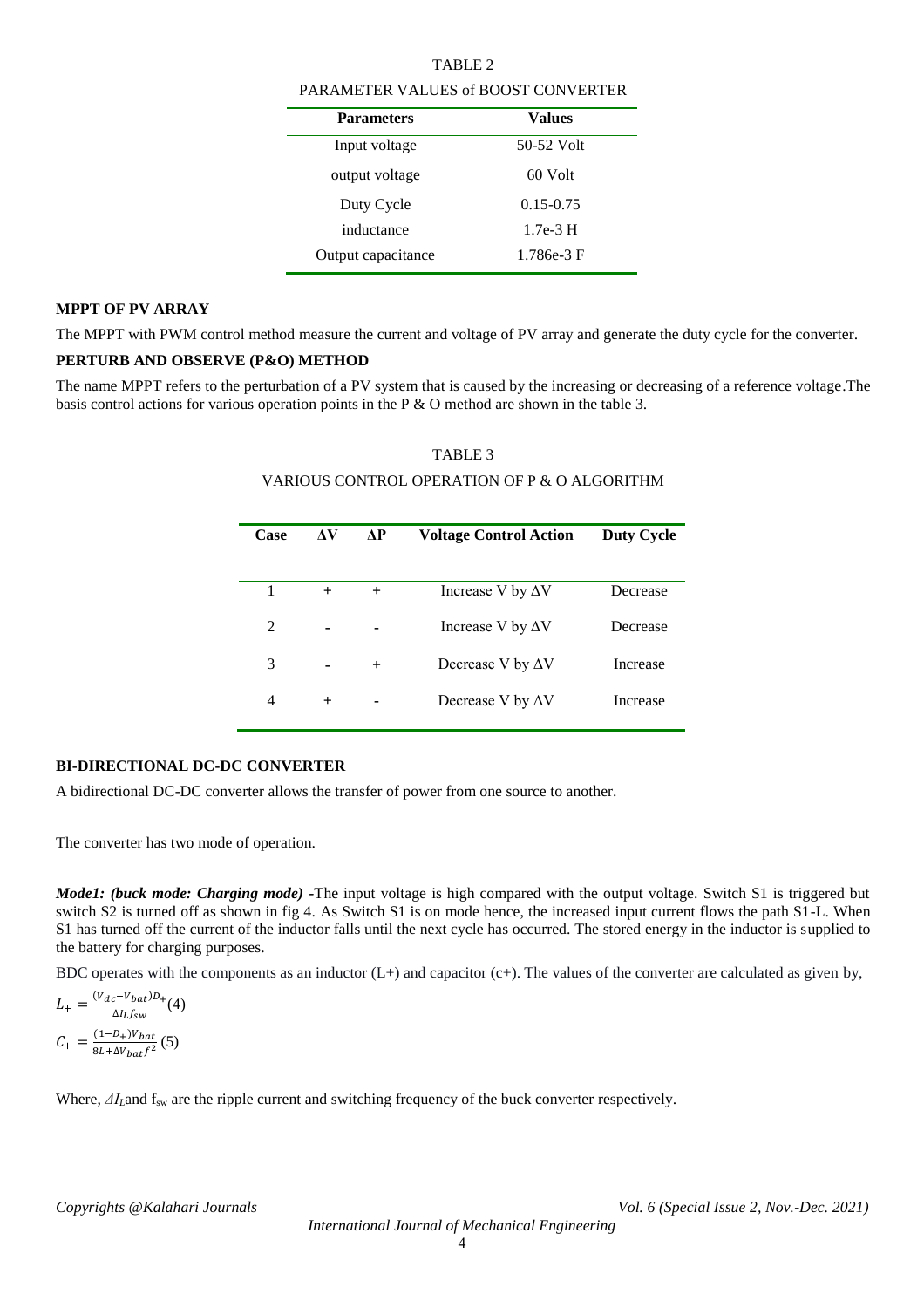

#### CIRCUIT IN BUCK MODECIRCUIT IN BOOST MODE

*Mode II: (Boost mode: Discharging mode)* -The output voltage is higher than the input voltage. Switch S2 is triggered but switch S1 is turned off as shown in fig 5. As Switch S2 is on mode hence, the increased input current flows the path S2-L. When S2 has turned off the current of the inductor falls until the next cycle. The stored energy is supplied to the load. The components as an inductor (L.) and capacitor (c.). The values of the converter are calculated as follows,

$$
L_{-} = \frac{V_{bat D_{-}}}{\Delta l_{L f_{sw}}} (6)
$$

$$
C_{-} = \frac{V_{dc}D_{-}}{R_{0}\Delta V_{dc}f_{sw}} (7)
$$

*ΔVdc, Ro* are the ripple voltage and output voltage of the boost converter respectively.

The values of L and C are considered as follows:

*L=max(L+,L-)* (8)

*C=max(C+,C-)* (9)

# TABLE 4 PARAMETER VALUES OF BUCK-BOOST CONVERTER

| <b>Parameters</b> | <b>Values</b> |
|-------------------|---------------|
| C                 | $0.5e-3H$     |
|                   | $1000e-6H$    |
| $f_{\mathrm sw}$  | 5kHz          |

The operation of buck-boost converter (BDC) depends on the duty ratio which is obtained during the charging and discharging modes of operation. There are various control strategies for BDC**[21].**But due to simplicity and ease to applythis paper proposes the PI control scheme for the first set of simulations **[22].**

In order to reduce the complexity of the scheme the dynamic modeling equation of BDC has been proposed.

For buck mode:

$$
\dot{x}_1 = -(\frac{1}{L} - \frac{1}{LR})V_c + \frac{V_{in}}{L}
$$
 (10) 
$$
\dot{x}_2 = \frac{i_L}{C} - \frac{V_c}{RC}
$$
 (11)

For Boost mode:

$$
\dot{x}_1 = -(\frac{1}{L} - \frac{1}{LR})V_c (12)
$$
  

$$
\dot{x}_2 = \frac{i_L}{c} - \frac{v_c}{RC}(13)
$$

Using equation 16,17,18,19 the complete dynamic equations are expressed as:

$$
\begin{bmatrix} \frac{di_L}{dt} \\ \frac{dV_c}{dt} \end{bmatrix} = \begin{bmatrix} 0 & \frac{1}{LR} - \frac{1}{L} \\ \frac{1}{C} & -\frac{1}{RC} \end{bmatrix} \begin{bmatrix} i_L \\ V_c \end{bmatrix} + \begin{bmatrix} \frac{V_{in}}{L} \\ 0 \\ 0 \end{bmatrix} d + \begin{bmatrix} 0 \\ 0 \\ r \end{bmatrix}
$$
(14)

To reduce the steady state error to zero, define a new state variable *Xerr*

 $x_{err} = \int (r - y(t)) dt$  (15)

Where, r: target voltage;  $y(t)$ : output voltage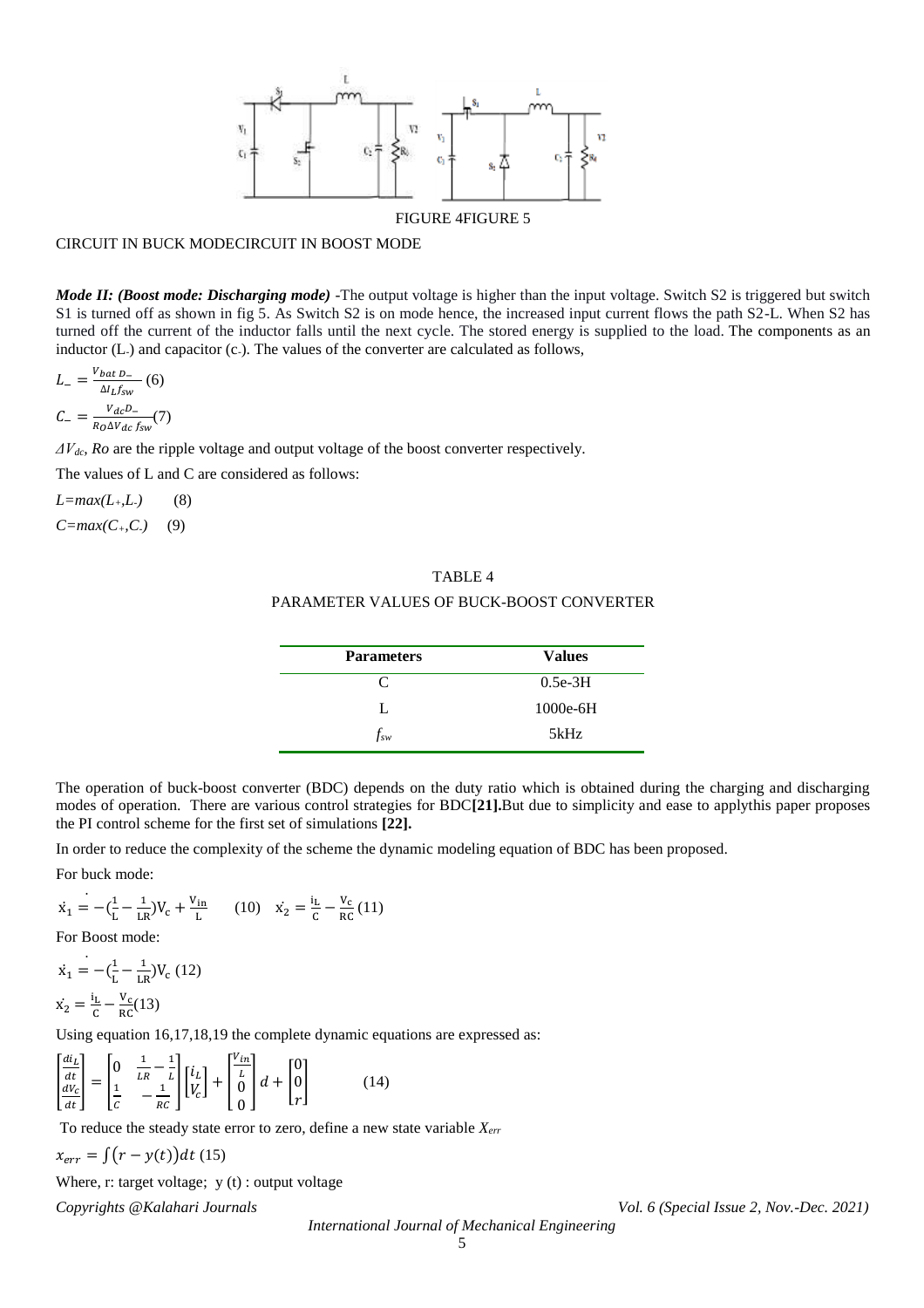Add the new state variable:

 $r$  di<sub> $i$ </sub>  $r$ 

$$
\begin{bmatrix}\n\frac{\partial L}{\partial t} \\
\frac{dV_c}{dt} \\
\frac{d_{xerr}}{dt}\n\end{bmatrix} = \begin{bmatrix}\n0 & \frac{1}{LR} - \frac{1}{L} \\
\frac{1}{C} & \frac{1}{R} \\
0 & 0\n\end{bmatrix} \begin{bmatrix}\ni_L \\
V_c \\
x_{err}\n\end{bmatrix} + \begin{bmatrix}\n\frac{V_{in}}{L} \\
0 \\
r\n\end{bmatrix} d + \begin{bmatrix}\n0 \\
0 \\
r\n\end{bmatrix}
$$
\n(16)

The system described by the following nonlinear equations:

$$
\dot{x}(t) = A\iota x(t) + Bu(t) + \rho(17)
$$

 $y(t) = Cix(t) + Diu(t)(18)$ Where,  $u = \begin{cases} 1, & \text{switch closed} \\ 0, & \text{switch open} \end{cases}$ 0, switch open

x and  $\dot{x}$  = vectors of variables ( $i_L$   $V_C$ ).

#### **BATTERY MANAGEMENT SYSTEM**

The battery bank of a PV array is connected to the system's energy storage device (ESS). The bank is required to be charged to avoid overcharging.If the total power of the battery exceeds the desired limit, the bank will charge or vice versa. The initial state of charge (SOC %) of the battery is considered 80%. Here, PI and TS-fuzzy logic controller are used for BMS. The better performance of the controller is shown after the MATLAB simulation.

The dynamic model of Lithium-ion battery is shown in fig 6 where v(t) is used for switched in charging and discharging mode of operation. The battery voltage is given by:

$$
V_{bat} = E_O - K \cdot \frac{S}{S - it} \cdot i * K \cdot \frac{S}{S - it} \cdot i^* - R \cdot i + A \exp(B - it)
$$
(19)

Where,  $V_{bat}$ =battery voltage (V),  $E_0$  = constant voltage (V),  $K$ =polarization constant, (V/Ah),  $S$ =maximum battery capacity (Ah), *A*= exponential voltage (V), *B* = exponential capacity (Ah<sup>-1</sup>), R= internal resistance (ohm), i<sup>\*</sup>= filtered current. The system is capable of charging a 48 Volt, 200Ah Lithium-ion battery which is used for the storage system.



FIGURE 6 LITHIUM –ION BATTERY MODEL

#### **BMS USING PI CONTROLLER**

The battery management system of the system is used for charging and discharging as shown in fig 7. If the PV power ( $P_{pv}$ ) is more than the load power  $(P_1)$  then the battery is charging otherwise discharging. According to the charging rate the reference current of the battery is set if the battery current and the error of the current are passed through the discrete PI controller. The output is considered as a class C chopper which is compared with a 5 kHz PWM generator. Switch S1, S2 is a compliment to each other as shown in fig 7. The PI compensator parameters are calculated as  $Kp = 0.01$   $Ki=20$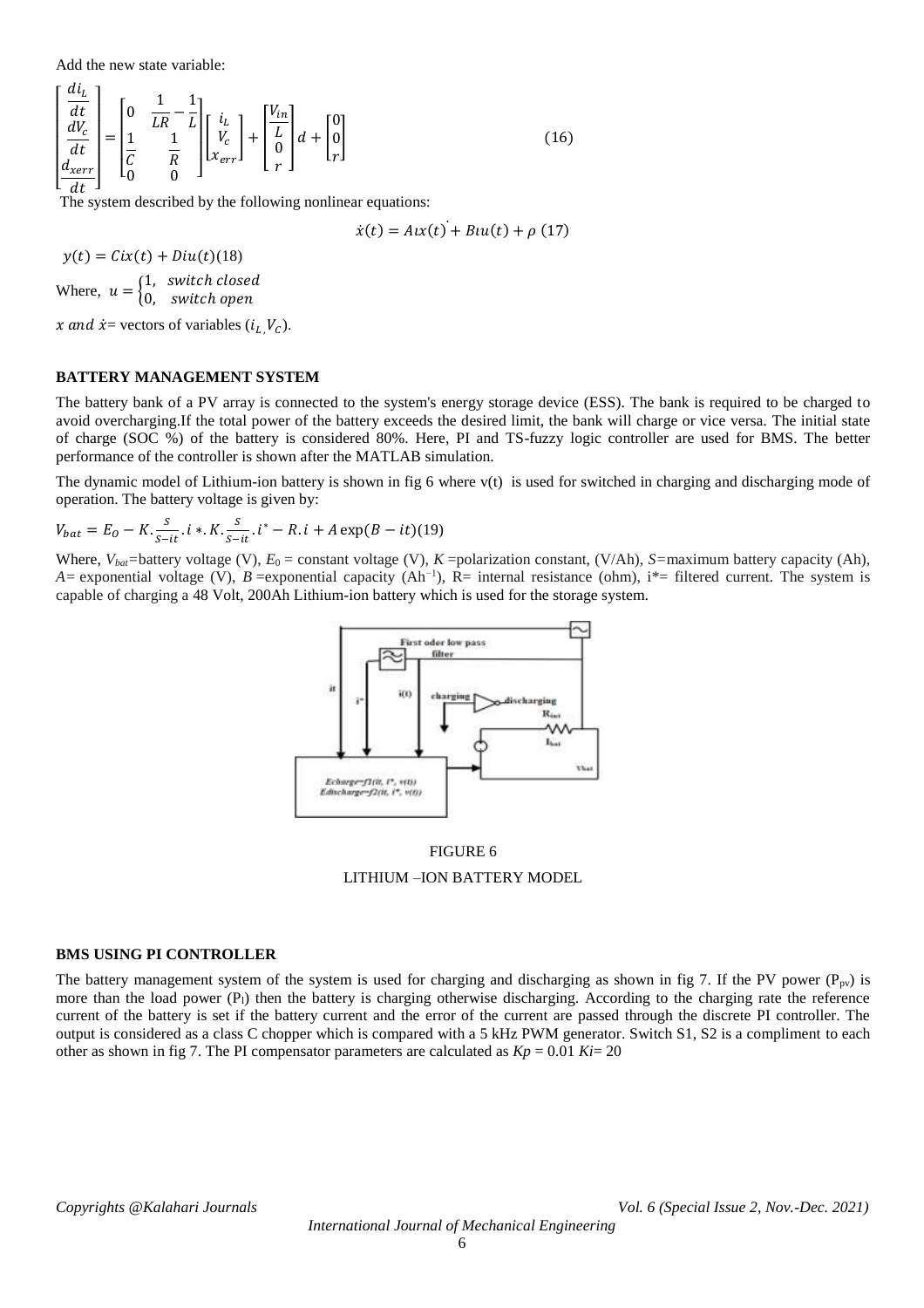



#### **BMS USING TS-FUZZY LOGIC CONTROLLER**

A system is proposed to manage the switching of a bi-directional converter for a given level of solar radiation and the environment's temperature [23]. The intelligent system is achieved by using the Takagi-Sugeno Fuzzy controller. In general, there are two approaches for designing the TS-fuzzy model. 1. Identify the input-output data for the system, 2. Derivation from the given non-linear system.In this system, the load voltage and a reference load voltage is taken as input values, whereas the output pulses is treated as charging-discharging of the battery. Here we choose a nonlinear term:  $i_l$ 



FIGURE 8 FIGURE 9

## THE FUZZY SET OF  $i_l$  THE FUZZY SET OF  $V_c$

Because the average current is about 21 A. So, we define the range: 0-24

$$
\begin{cases} M_{11}(i_L(t)) = \frac{1}{24} i_L(t) \\ M_{11}(i_L(t)) = 1 - \frac{1}{24} i_L(t) \end{cases} (20)
$$

The model rule i (Buck Mode): If  $q_1(t)$  is  $Mi_1$  Then,  $\dot{x}(t) = A_i x(t) + B_i u(t) + E_i v(t), i = 1,2(21)$ Where,  $q_1(t)$ : The non linear term; M $i_1$ : The ith Membership function

Control Rule i (Buck Mode): If  $q_1(t)$  is  $Mi_1$ Then,  $u(t) = F_I x(t)$ ,  $i = 1,2$ ; Where,  $F_I = Control$  gain The closed loop TS-Fuzzy control signal (Buck Mode):

$$
\dot{x}(t) = \sum_{i=1}^{2} \sum_{j=1}^{2} h_i(q(t))h_j(q(t))(A_i - B_i F_j) x(t) + E_i v(t)(22)
$$

Another nonlinear term: $V_c$ 

Because the average DC bus voltage is about 58 V So we define the range: 0-60

*Copyrights @Kalahari Journals Vol. 6 (Special Issue 2, Nov.-Dec. 2021)*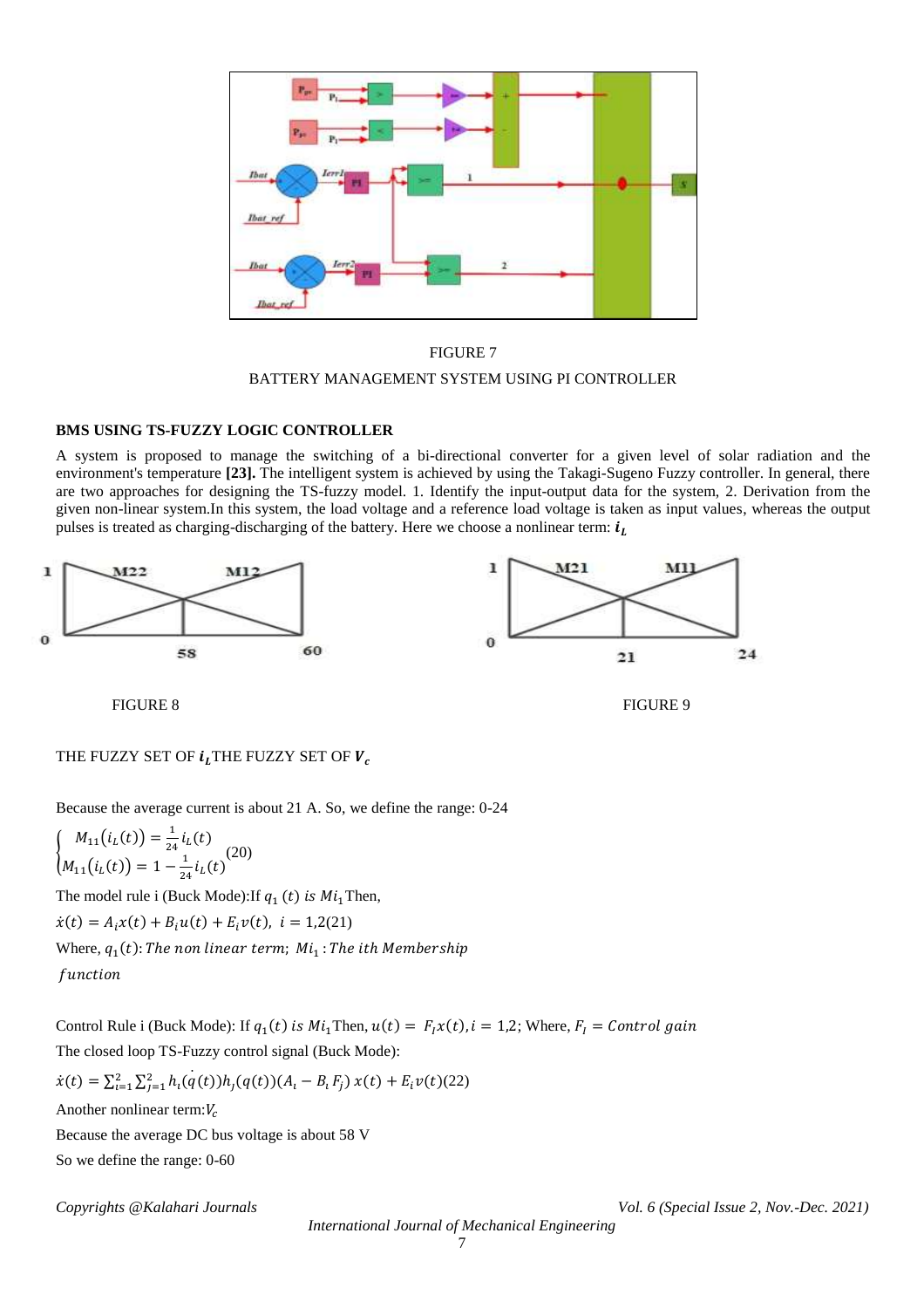$$
\begin{cases}\nM_{11}(V_c(t)) = \frac{1}{60} V_c(t) \\
M_{22}(V_c(t)) = 1 - \frac{1}{60} V_c(t)\n\end{cases}
$$
\n(23)

(

Model Rule i (Boost Mode);

If,  $q_1(t)$  is  $M_{P1}$ ,  $q_2(t)$  is  $M_{P2}$ 

Then, $x(t) = A_i x(t) + B_i u(t) + E_i v(t)$ ,  $i = 1,2,4(24)$ 

Where,  $q_1(t)$ ,  $q_2(t)$ : The non linear term;  $M_{P1}$  ,  $\ M_{P2}$ : The ith Membership function

Control Rule i (Boost Mode):

If,  $q_1(t)$  is  $M_{P1}$ ,  $q_2(t)$  is  $M_{p2}$ ,

Then,  $u(t) = -F_I x(t)$ ,  $i = 1,2...4$ , Where,  $F_I = Control$  gain

The closed loop TS-Fuzzy control signal (Boost Mode):

 $\dot{x}(t) = \sum_{i=1}^{4} \sum_{j=1}^{4} h_i(q(t))h_j(q(t))(A_i - B_i F_j) x(t) + E_i v(t)$ (25)



BATTERY MANAGEMENT SYSTEM USING TS-FUZZY

## **RESULT AND DISCUSSION**

The test is carried out at various irradiations to ensure some of the aspects like output voltage, output current of PV array which is shown in fig. 11. Simulated results showed that the battery bank is charging from 0s to 1.5s when the irradiation is 1000Ww/m<sup>2</sup>. After 1.5s it is discharging when the irradiation is  $0W/m^2$ . The output power of Photovoltaic array is 2 kW.



FIGURE 11 PV ARRAY VARIABLES

*Copyrights @Kalahari Journals Vol. 6 (Special Issue 2, Nov.-Dec. 2021)*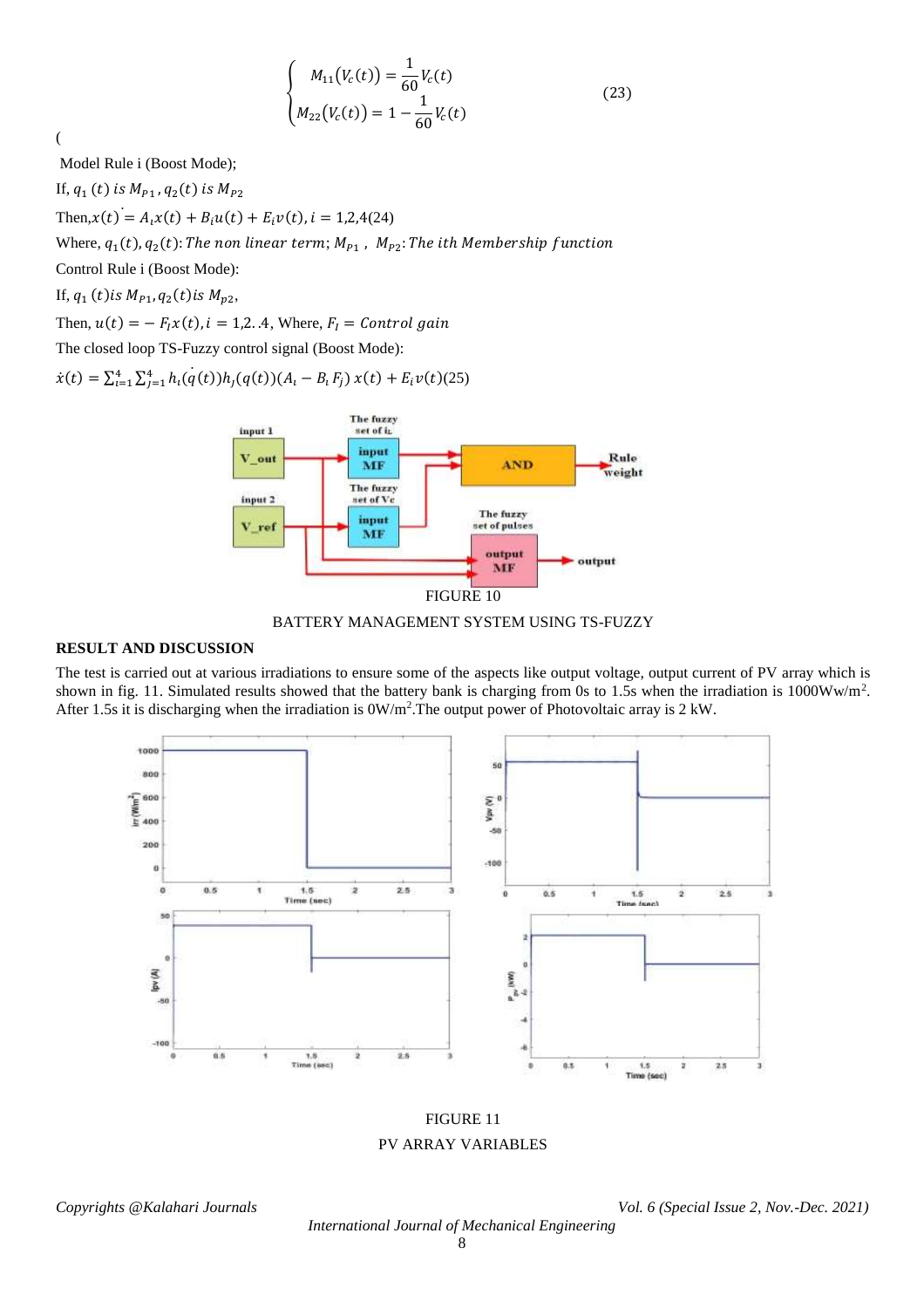#### **ESTABLISHMENT OF REAL TIME SIMULATION PLATFORM**

The implementation of the battery control is done by using dSPACE 1202 real time controller board.The controller box is supported by a comprehensive dSPACEsoftware package (p.5), and the experiment software Control Desk. Fig 12 shows the control desk model of dSPACE1202 while Fig 13 shows the hardware setup of the system. Data acquisition and the battery charging and discharging system is implemented by using dSPACE 1202 software and digital signal processor card on PC. Simulation step size of dSPACE is 20e-6s.



FIGURE 12 CONTROL DESK MODEL OF DSPACE 1202



HARDWARE SETUP OF THE SYSTEM

The first set of simulations shows the schemes with closed-loop PI controller. The battery state of charging (SOC %) is increased from 0s to 1.5s. The battery current is maintained at 40A towards with the voltage of 52Volt. The SOC of battery is reduced from 1.5s, the battery current i.e. *Ibat* is reversed in direction and the battery voltage V*bat* is given a step change from 52 volt to 51 volts as shown in fig 14.Therefore, the BMS starts.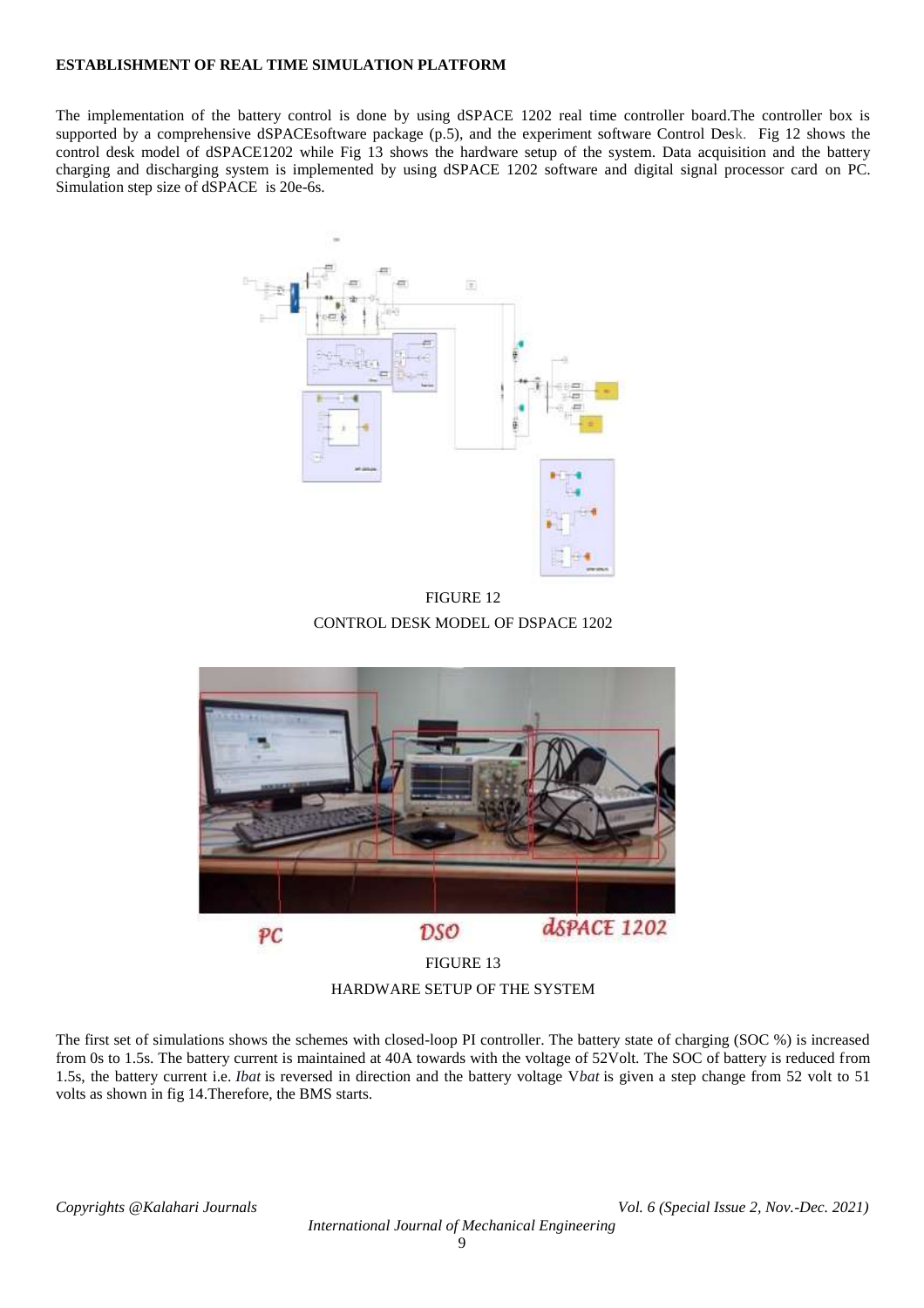

FIGURE 14 CHARGING-DISCHARGING OF BATTERY



FIGURE 15

THE CHARGING AND DISCHARGE CYCLE OF THE BATTERY ARE HANDLED BY THE PI CONTROLLER USING DSPACE 1202 AND MATLAB SIMULINK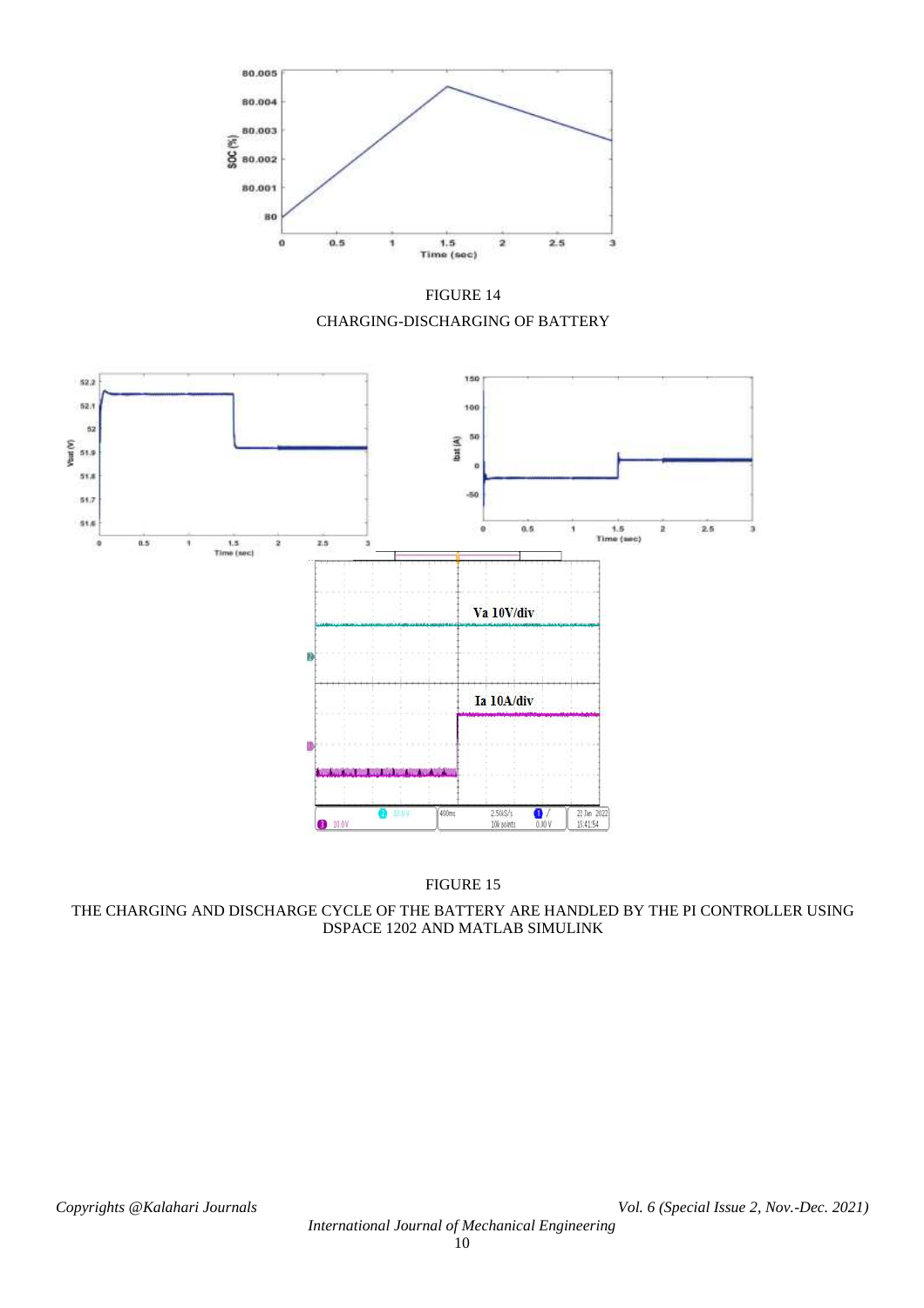

FIGURE. 16 THE CHARGING AND DISCHARGE CYCLE OF THE BATTERY ARE HANDLED BY THE TS- FUZZY CONTROLLER USING DSPACE 1202 AND MATLAB SIMULINK

The second set of simulations in fig 16 shows the scheme with closed-loop TS-fuzzy logic controller. The fuzzy logic controller has a fast dynamic response, small peak time, less overshoot.

The comparison table of PI Controller and TS-Fuzzy controller is shown in table 5.

#### TABLE 5

#### COMPARISON OF PI & TS-FUZZY CONTROLLER

| <b>Parameters</b> | <b>PI</b> Control |             | <b>TS-Fuzzy</b> |             |
|-------------------|-------------------|-------------|-----------------|-------------|
|                   | $V_{bat}$         | $I_{bat}$   | $V_{bat}$       | $I_{bat}$   |
| Rise time         | 23.09ms           | 2.426ms     | 17.650ms        | 1.012ms     |
|                   |                   |             |                 |             |
|                   |                   |             |                 |             |
| Overshoot         | 3.06%             | 3.115%      | 0.490%          | 1.994%      |
| <b>Undershoot</b> | 4.769%            | 45.200%     | 1.998%          | 0.503%      |
| Peak value        | $5.12e+01$        | $1.089e+02$ | $5.17e+01$      | $1.903e+01$ |
| Peak time         | 0.053             | 0.002       | 0.002           | 0.001       |

*International Journal of Mechanical Engineering*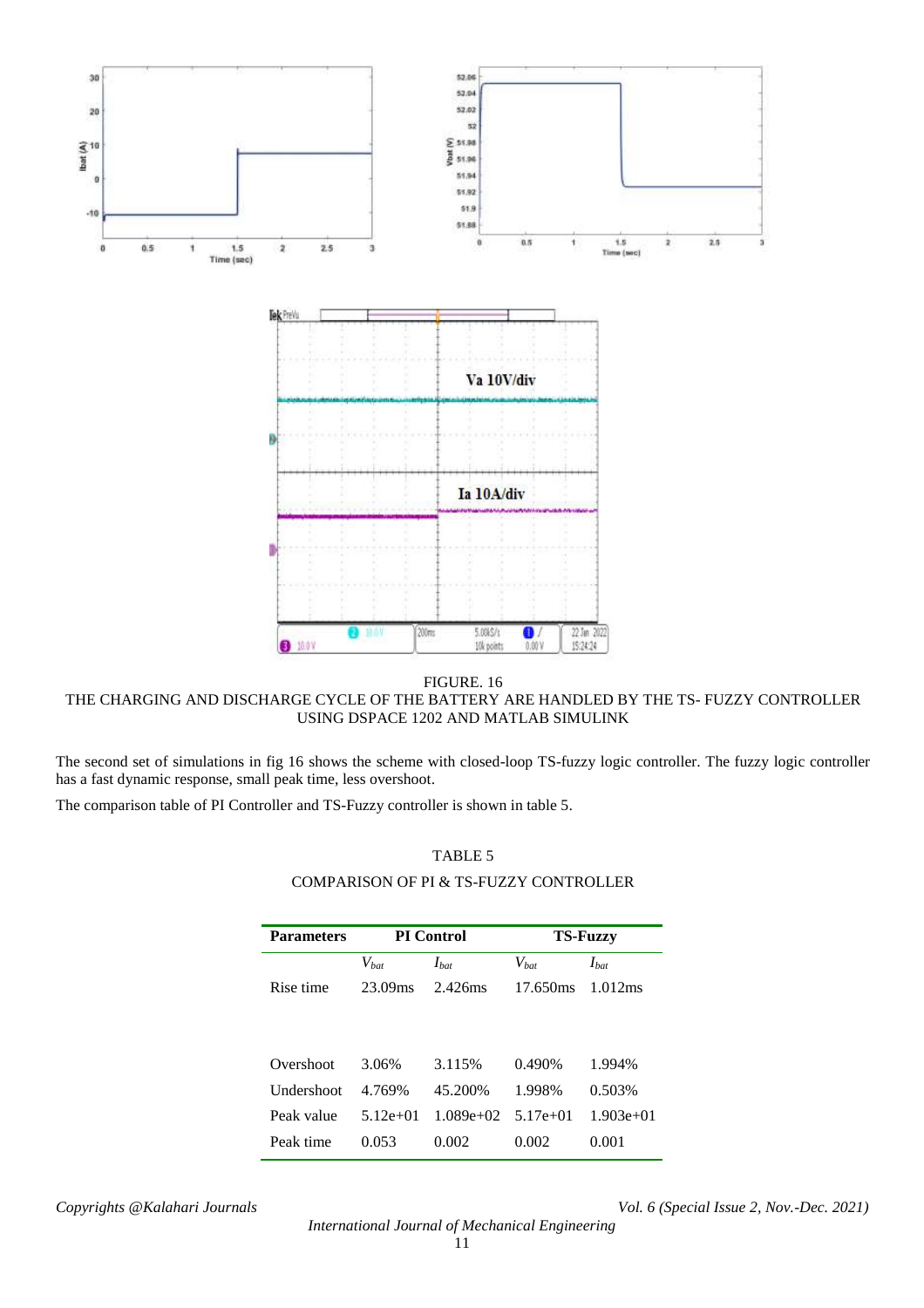#### **CONCLUSIONS**

In this paper the study of PV battery management system was introduced with different weather conditions. The technique proposed method that show a 2kW PV system is equipped with two types of DC/DC converter, load and a 48 volt Lithium-ion battery for the storage system. The DC/DC boost converter is used to regulate the MPPT of PV array. The bi-directional DC/DC converter is used two schemes with two different controllers. Initially a Current control strategy with PI controller. Due to the advantage of less overshoot, rise time, fast dynamic response the TS-Fuzzy controller is preferred over the PI controller. The results show that by changing the value of irradiation the charging and discharging occurs in battery with respect to the voltage and current. The result shows the effectiveness of the system by using real time controller board 1202.

#### **REFERENCES**

- **[1]** R. Faranda, S. Leva, and V. Maugeri, *"MPPT techniques for PV systems: Energetic and cost comparison",* IEEE Power and Energy Society General Meeting-Conversion and Delivery of Electrical Energy in the 21st Century (pp. 1-6). IEEE, July 2008.
- **[2]** M.Berrera, A. Dolara, R. Faranda, S.Leva, *"Experimental test of seven widely-adopted MPPT algorithms," IEEE Bucharest PowerTech* ,(pp. 1-8), June 2009.
- **[3]** F.Liu, S. Duan, F. Liu, B. Liu, and Y.Kang, 2008, *"A variable step size INC MPPT method for PV systems",* IEEE Transactions on industrial electronics, *55*(7), pp.2622-2628, 2008
- **[4]** Xiao, Weidong, and William G. Dunford. *"A modified adaptive hill climbing MPPT method for photovoltaic power system*s", 35th annual power electronics specialists conference (IEEE Cat. No. 04CH37551), vol. 3, pp. 1957-1963. IEEE, 2004.
- **[5]** E.Koutroulis, K.Kalaitzakis, N.C Voulgaris, *"Development of a microcontroller-based, photovoltaic maximum power point tracking control system",* IEEE Transactions on power electronics, 16(1), pp.46-54, 2001.
- **[6]**Jalil, M. F., Khatoon, S., Nasiruddin, I., & Bansal, R. C., "*Review of PV array modelling, configuration and MPPT techniques",* International Journal of Modelling and Simulation, 1–18, 2021.
- **[7]**Danandeh, M.A.; Mousavi G., S.M., "*Comparative and comprehensive review of maximum power point tracking methods for PV cells",* Renewable and Sustainable Energy Reviews, 2017.
- **[8]** T.Esram, P.L Chapman, "Comparison of photovoltaic array maximum power point tracking techniques", *IEEE Transactions on energy conversion*, *22*(2), pp.439-449, 2007.
- **[9]** A.M. Eltamaly, "Performance of MPPT techniques of photovoltaic systems under normal and partial shading conditions," *Advances in renewable energies and power technologies,* pp. 115-161, Elsevier, 2018.
- **[10]** N.A. Kamal, A.M. Ibrahim, "Conventional, intelligent, and fractional-order control method for maximum power point tracking of a photovoltaic system,-a Review", *Fractional Order Systems,* pp. 603-671, Academic Press, 2018.
- **[11]** Ali, M. N., Mahmoud, K., Lehtonen, M., & Darwish, M. M., *"An efficient fuzzy-logic based variable-step incremental conductance MPPT method for grid-connected PV systems"*, Ieee Access, 9, 26420-26430, 2021.
- **[12]**Femia N, Petrone G, Spagnuolo G, and Vitelli M. *" Optimization of perturb and observe maximum power point tracking method"*, *IEEE Transactions on Power Electronics*,vol.20,no.4,pp.963-973.2005.
- **[13]** J.M Enrique, E.Duran, M.Sidrach-de-Cardona, *"Theoretical assessment of the maximum power point tracking efficiency of photovoltaic facilities with different converter topologies",* Sol. Energy, vol. 81, no. 1, pp. 31–38, 2007.
- **[14]**Liao, Zhiling, and Xinbo Ruan., *"Control strategy of bi-directional DC/DC converter for a novel stand-alone photovoltaic power system", IEEE Vehicle Power and Propulsion Conference*, pp. 1-6. IEEE, 2008.
- **[15]** Bhattacharyya S, Puchalapalli S, Singh B*., "Battery Management and Operation of a Wind-PV Based Microgrid",*IEEE International Conference on Computing,Power and Communication Technologies (GUCON), 2020.
- **[16]**Sivamani, D., et al. "Solar Powered Battery Charging System Using Optimized PI Controller for Buck Boost converter." *IOP Conference Series: Materials Science and Engineering*. Vol. 1055. No. 1. IOP Publishing, 2021
- **[17]** Chao, P. C. P., Chen, W. D., & Cheng, C. W., *"A fast battery charging algorithm for an intelligent PV system with capability of on-line temperature-compensation",*Microsystem technologies, 19(9-10), 1289-1306, 2013.
- **[18]** Parise, G., Martirano, L., Kermani, M., & Kermani, M., Designing,*"A power control strategy in a microgrid using PID/fuzzy controller based on battery energy storage",*IEEE International Conference on Environment and Electrical Engineering and 2017 IEEE Industrial and Commercial Power Systems Europe (EEEIC/I&CPS Europe),pp. 1-5,2017.
- **[19]**Samadi, M.F. and Saif, M., *"State-space modeling and observer design of li-ion batteries using Takagi–Sugeno fuzzy system",*IEEE Transactions on Control Systems Technology, 25(1),pp.301-308,2016.
- **[20]** Samadi, M.F. and Saif, M*., "Takagi-Sugeno fuzzy model identification of Li-ion battery systems".*In 2014 World Automation Congress(WAC),pp.421-426, 2014.